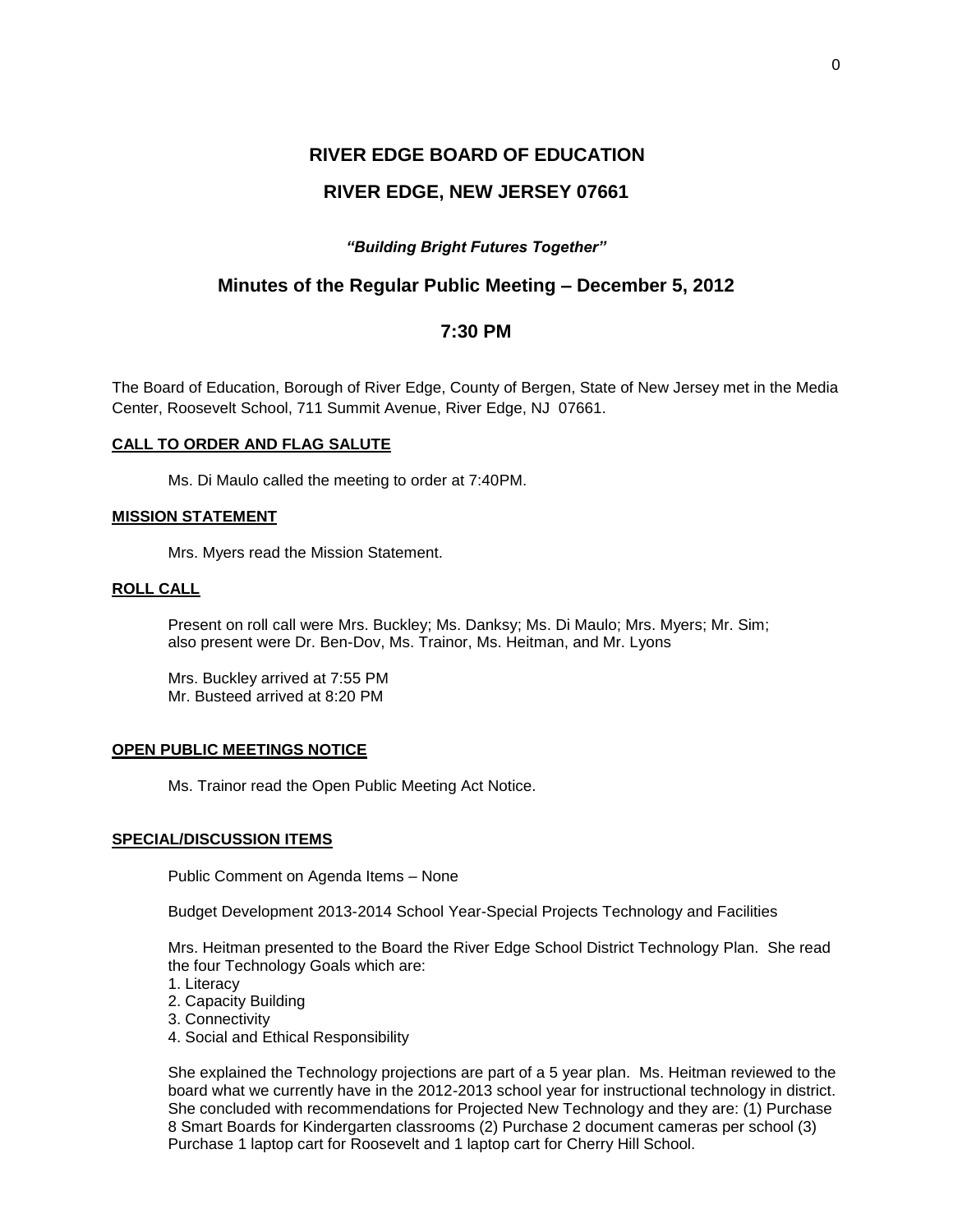Budget Development 2013-2014 School Year

Dr. Ben-Dov and Mr. Lyons reported on the Facility needs. These projects concern Cherry Hill School only. The two projects are Roof Replacement sections and the Asbestos Abatement. The money in the capital reserve and surplus will pay for one of these projects.

2013-2014 School Calendar Discussion

Dr. Ben-Dov proposed a revised draft of the 2013-2014 school calendar to the Board members. A discussion took place regarding the Holiday Recess. The draft offers the last day of school before the recess to be December 20<sup>th</sup>. The board members discussed the last day to be a half day on December 23<sup>rd</sup>. Dr. Ben-Dov will speak to the REEA representatives about it and it will be discussed at the next board meeting.

#### **REPORTS**

#### **SUPERINTENDENT**

Dr. Ben-Dov reported on the following:

- On Monday, December 3, 2012 the Cherry Hill chorus performed a fabulous and spirited concert at SCORE with Ms. Dent. It was a wonderful experience.
- Parent Math Night was held on Monday, December 3, 2012. Nancy Shultz, a math expert, was the key note speaker and she did a superb job. After the presentation, hands-on workshops were taking place in some of the classrooms representing various grade levels. The event enjoyed exceptional attendance with 68 people present.
- Dr. Ben-Dov announced an update in the enrollment dilemma. She followed up with information on the suggested increase in maximum class size from 23 to 24 in second grade in both schools.
- Dr. Ben-Dov informed the board about the responsibility of the elementary school regarding defibrillators. She stated that public and non-public schools need an external defibrillator and an emergency plan for cardiac events which is known as Janet's Law. Our nurses are engaging in creating such a plan.
- The NBC PTO would like to purchase a Bulletin Board Sign for the school. They have raised funds to provide the sign. Dr. Ben-Dov asked the board for permission to have the sign on the property. She will provide costs and the exact location at the next meeting.

#### **PRINCIPAL**

Mrs. Heitman reported on the following:

- International Day was held on November 20, 2012. Thirteen countries were represented and the children really enjoyed themselves. The children left with a passport and stickers to go home with.
- The Student Council provided a shelter in Hackensack a Shop Rite gift card for needy families.
- Parent Math Night and the concert at SCORE were both very successful.
- Parent/Teacher Conferences took place on Tuesday, November 27, 2012 and Thursday, November 29, 2012. They were very well attended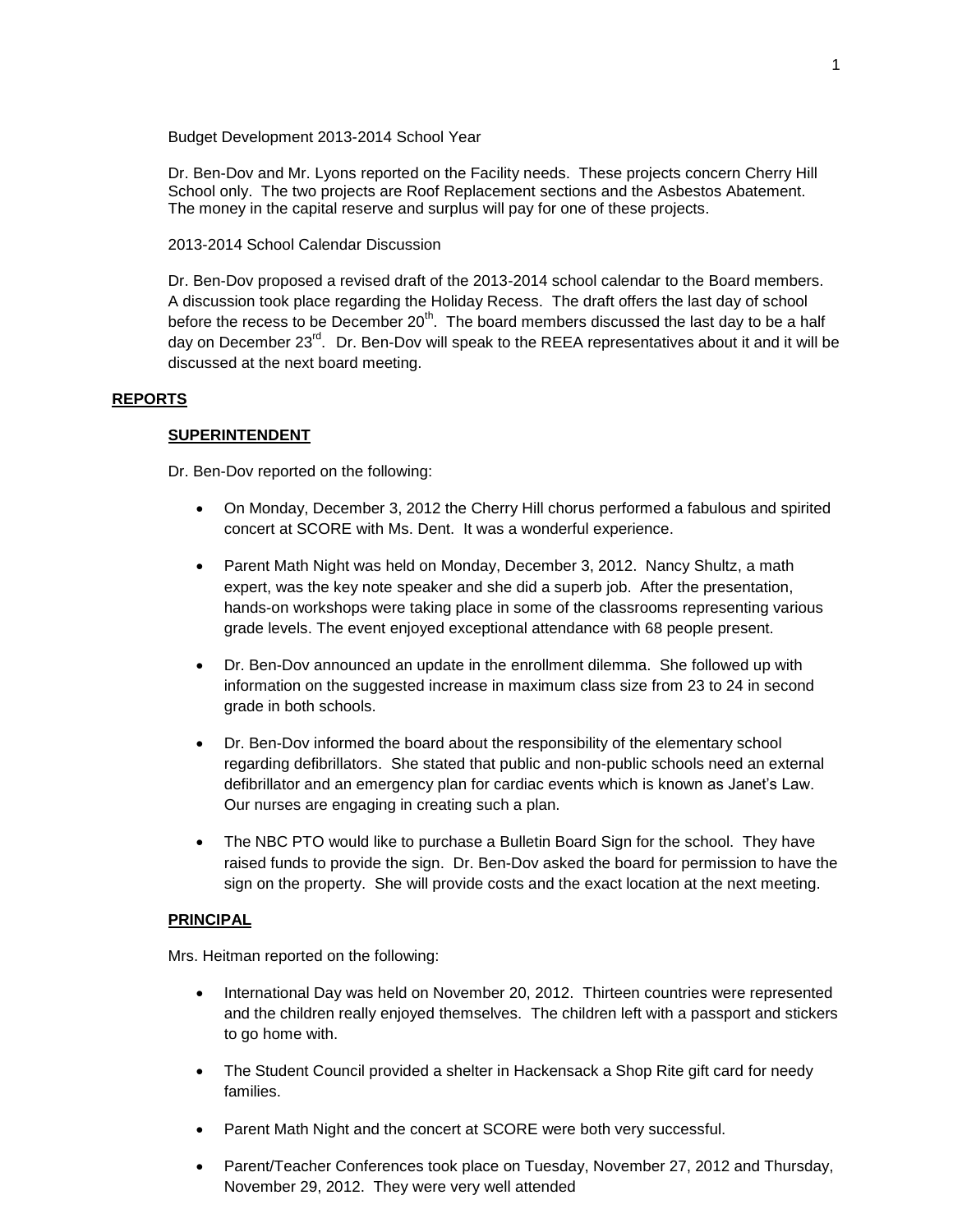- The Winter Concert at Cherry Hill School will be on December 20, 2012 at 1:30pm
- Veteran's Day celebrations were cancelled due to Hurricane Sandy, but the  $5<sup>th</sup>$  graders sang for Joe Maugeri. It was heartwarming and the children had a nice time.
- Everything is going smoothly at the New Bridge Center

## **BOARD SECRETARY**

Ms. Trainor had nothing to report for this meeting.

#### **PRESIDENT**

Ms. Di Maulo had nothing to report for this meeting

#### **COMMITTEES**

 Ms. Dansky spoke about that the Bergen County Meet Up Meeting that School Boards hosted at Cherry Hill School on Tuesday, December 4, 2012

## **MOTIONS TO BE ACTED UPON**

#### **ADMINISTRATION/POLICY**

Motion by Ms. Walker

Seconded by Mr. Busteed

that the Board of Education approves the staff development training as per the schedules for December 2012 including relevant mileage reimbursement. (Addendum)

that the Board of Education approves the following emergency drills:

| <b>School</b>             | <b>Dates</b>                                                      |
|---------------------------|-------------------------------------------------------------------|
|                           |                                                                   |
| <b>Cherry Hill School</b> | November 19, 2012 Fire Drill<br>November 27, 2012 Lock Down Drill |
|                           |                                                                   |
| Roosevelt School          | November 15, 2012 Fire Drill                                      |
|                           | November 28, 2012 Evacuation Drill                                |
|                           |                                                                   |

that the Board of Education approves Dr. Tova Ben-Dov attend the AASA National Conference on Education from February 21-February 23, 2012 in Los Angeles, California.

that the Board of Education approve the minutes of November 14, 2012 Board Meeting.

that the Board of Education approve the confidential minutes of November 14, 2012 Board Meeting.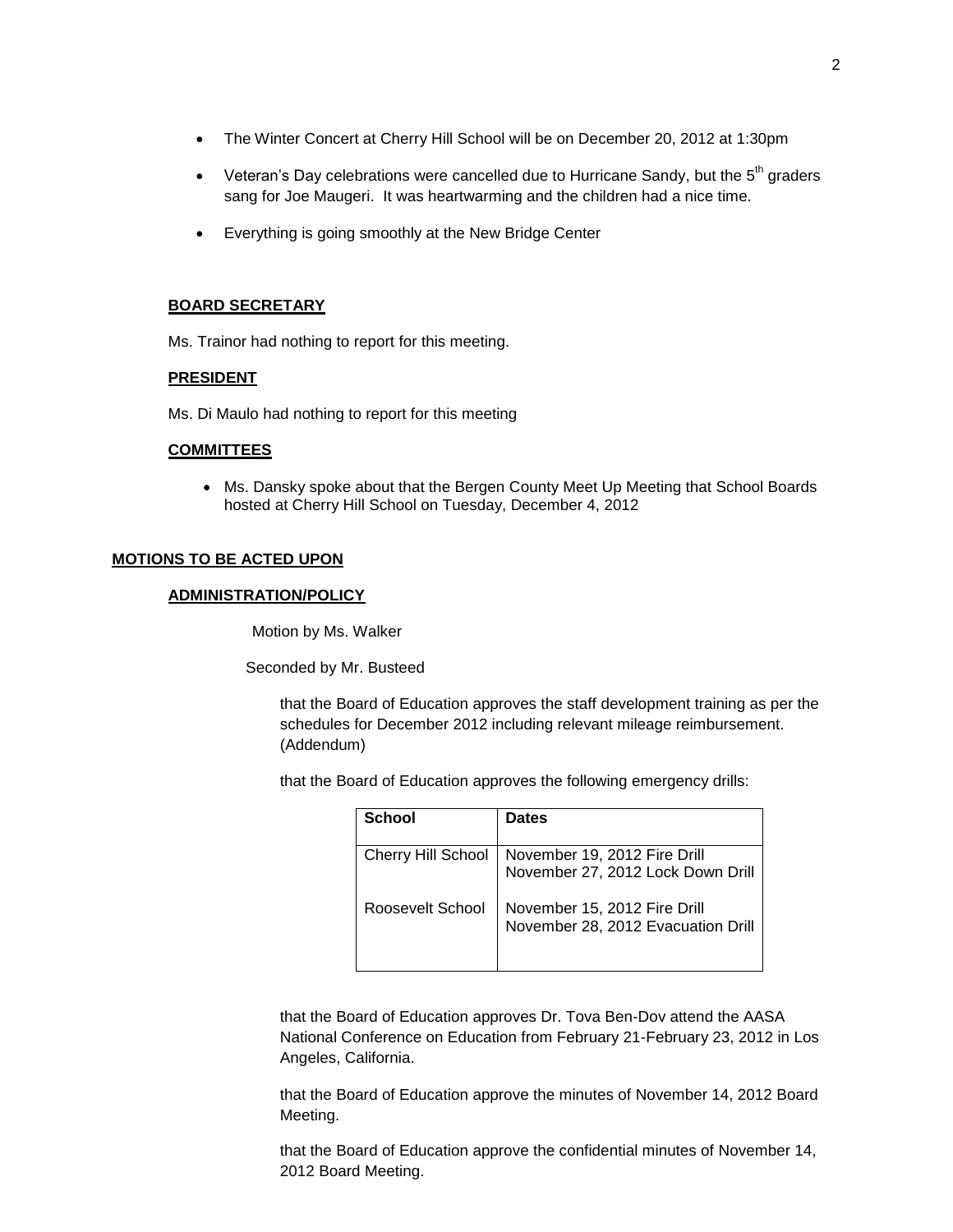that the Board of Education approve the increase in maximum class size from 23 to 24 in second grade in both schools.

WHEREAS, The Board of Education of River Edge in the County of Bergen, New Jersey (the "Board"), desires to proceed with a school facilities project consisting generally of:

#### FACILITY UPGRADES AT:

# CHERRY HILL ELEMENTARY SCHOOL

WHEREAS, the Board now seeks to take the initial steps in order to proceed with the Project:

NOW, THEREFORE, BE IT RESOLVED BY THE BOARD OF EDUCATION OF THE RIVER EDGE IN THE COUNTY OF BERGEN, STATE OF NEW JERSEY, as follow:

Section 1. In accordance with the requirements of Section 6A:26-3 of the New Jersey Administrative Code, the Board hereby approves the Schematic Plans prepared in connection with the Project and the Board further authorizes the submission of same to the Bergen County Superintendent of Schools and the New Jersey Department of Education for approval.

Section 2. The School Administration and such other officers and agents of the Board as are necessary, including the Board attorney, bond counsel and architect, are hereby authorized to perform such other acts, to execute such other documents and to do such other things as are necessary to implement the determinations of the Board set forth in this resolution.

Section 3. This resolution shall take effect immediately.

that the Board of Education with the recommendation of the Superintendent, approve Patrick Keane, Intern School Psychologist, starting December 6, 2012 through June 30, 2012 at a maximum of 2 days per week.

that the Board of Education approve the following Bid Contract for Morgan Ed. Services. (Addendum)

| Route # | <b>Transporter</b>         | <b>Per Diem</b> |
|---------|----------------------------|-----------------|
| 1984    | Clifton C.P. Elem. /HS     | \$169.00        |
| 1989    | Holmstead School           | \$179.00        |
| 1991    | Bergen Ctr. For Child Dev. | \$184.00        |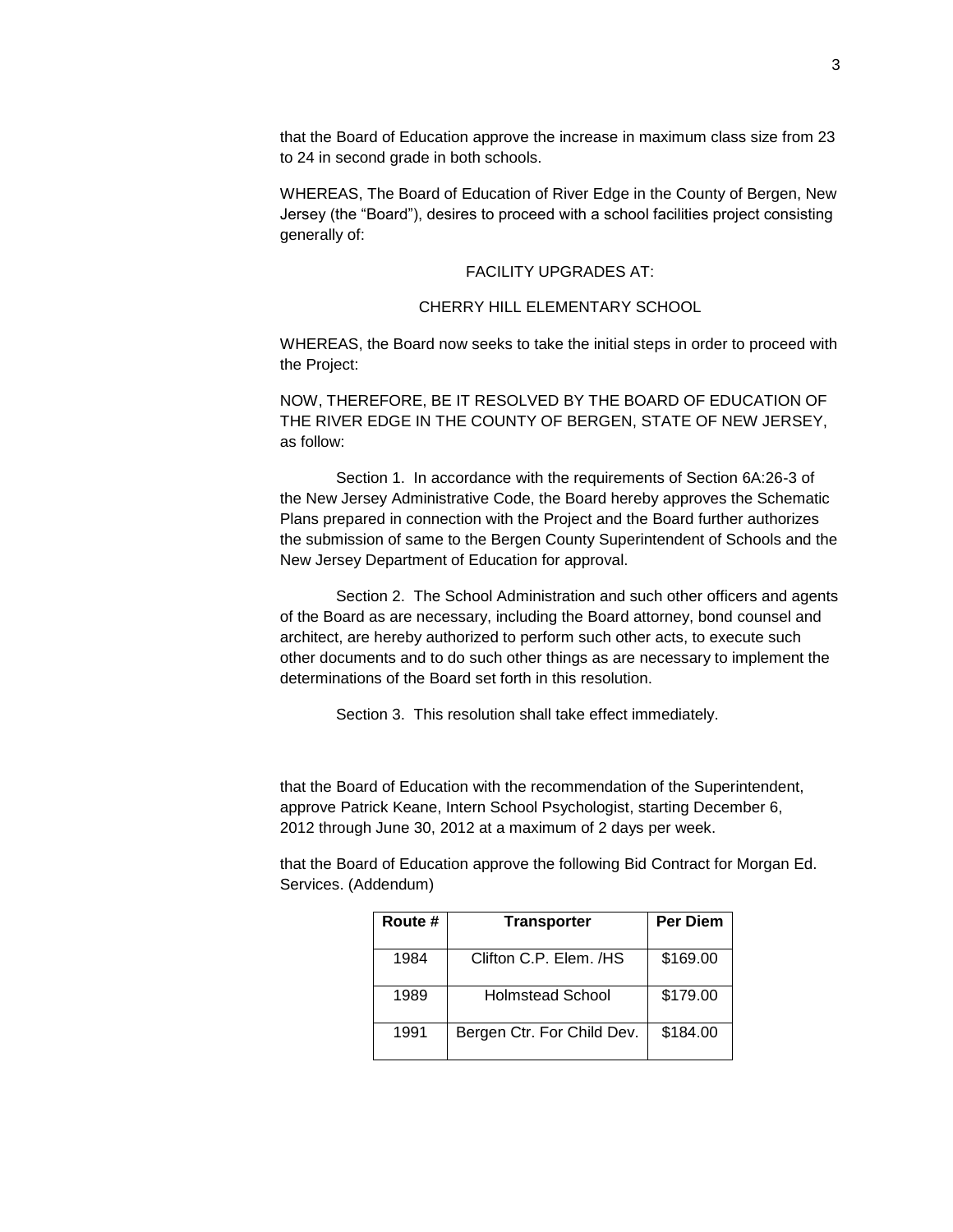| Route # | <b>Transporter</b> | <b>Per Diem</b> |
|---------|--------------------|-----------------|
| 1965    | Reed Academy       | \$217.00        |
| 1966    | <b>ECLC</b>        | \$210.00        |

that the Board of Education approve the following Bid Contract for Morgan Ed. Services. (Addendum)

that the Board of Education approve the following Renewal Contract for Morgan Ed. Services. (Addendum)

| Route # | <b>Transporter</b>                | <b>Per Diem</b> |
|---------|-----------------------------------|-----------------|
| 1613    | C.P. Center Fairlawn              | \$211.04        |
| 1834    | <b>Community Lower/Anna Scott</b> | \$147.49        |
| 1953    | C.P. Center Clifton               | \$239.44        |

that the Board of Education approve the following Quote Contract for Radiant Transportation. (Addendum)

| Route # | <b>Transporter</b>   | <b>Per Diem</b> |
|---------|----------------------|-----------------|
| 2002    | McKay School Tenafly | \$125.00        |
| 2005    | Tenafly HS           | \$125.00        |
| 2006    | Lincoln Tech         | \$125.00        |

that the Board of Education approve the 2012-2013 Joint Transportation Agreement between Region I (Host) and Region V/ River Edge (Joiner). (Addendum)

that the Board of Education approve the 2012-2013 Joint Transportation Agreement between Region V/ River Edge (Host) and Region II (Joiner). (Addendum)

**BE IT RESOLVED THAT THE REGION V COUNCIL FOR SPECIAL EDUCATION WILL PROVIDE SHARED SERVICES FOR ITS MEMBER DISTRICTS AND BE IT FURTHER RESOLVED THAT THE RIVER EDGE BOARD OF EDUCATION,** upon recommendation of the Superintendent, approves the following Region V Shared Services Consultants to provide evaluations, direct services and consultation, inservice to non-public and public schools for member districts upon request for the 2012-2013 school year.

| Rachel Friedman     | Speech and Language Specialist                        |
|---------------------|-------------------------------------------------------|
| Abel Castaneda      | Learning Disabilities Teacher Consultant<br>(Spanish) |
| Julie Michelle Dock | Nonpublic Consultant                                  |
| Diane Harrison      | <b>Nonpublic Consultant</b>                           |